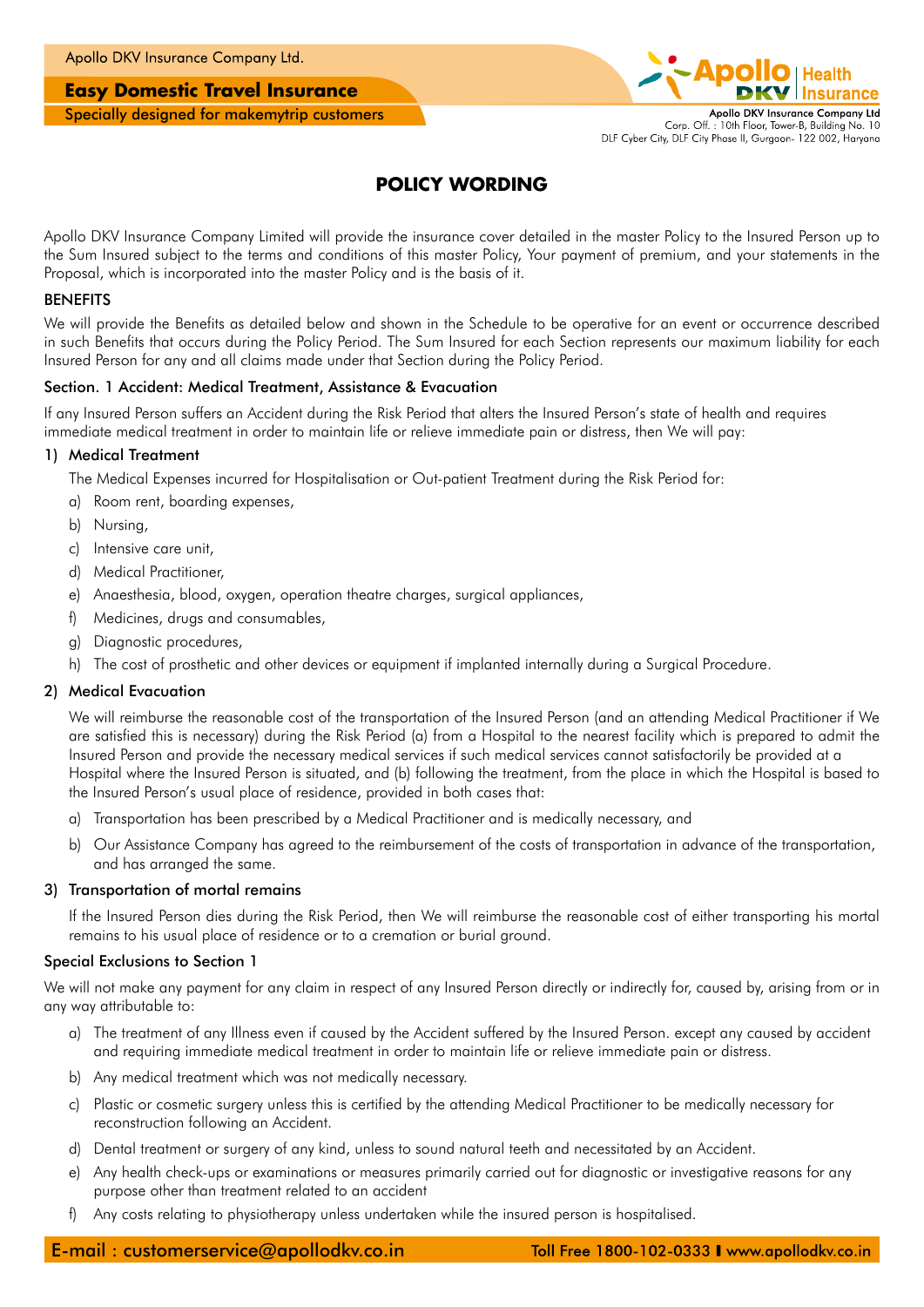

- g) Any costs or periods of residence incurred in connection with rest cures or recuperation at spas or health resorts, sanatorium, convalescence homes or any similar institution.
- h) Any costs in any way related to psychiatric or mental disorders.
- i) Any costs relating to the Insured Person's pregnancy, childbirth or the consequences of either.
- j) Any congenital internal or external diseases, defects or anomalies.

#### Section. 2 Total Loss of Checked-in Baggage

If an Insured Person's accompanying checked-in baggage is permanently lost by a Carrier on which the Insured Person is travelling as a fare paying passenger to his destination and to whom it was entrusted against a receipt during the Risk Period, then We will pay the amount required to purchase new items of the same kind and quality less the amount representing the condition and reasonable depreciation of the articles lost, provided that:

- a) Our maximum liability for any one item within one piece of baggage will be 10% of the Sum Insured. If the Insured Person has checked in more than one item of baggage, then Our maximum liability for all items within one piece of baggage will be 50% of the Sum Insured.
- b) The Insured Person obtains a property irregularity report from the Carrier confirming the loss.
- c) Our liability will be limited to the travel destinations specified in the Insured Person's original travel ticket, including all halts and destinations specified therein.
- d) Our payment will be reduced by any sum for which the Carrier is liable to make payment.

#### Special Exclusions to Section 2

We will not make any payment for any claim in respect of any Insured Person directly or indirectly for, caused by, arising from or in any way attributable to:

- a) Valuables, Money, any kinds of securities or tickets.
- b) Any loss of checked-in baggage amounting to a partial loss or not amounting to a permanent loss.
- c) Any item within the checked-in baggage that is valued at more than Rs. 2000 if the Insured Person cannot provide us with satisfactory proof of ownership.
- d) Any actual or alleged loss arising from any delay, detention, confiscation or distribution of baggage by customs, police or other public authorities.
- e) Any item that the Carrier's Policy or rule specifies should not have been carried.
- f) Animals, perishables and consumables.
- g) Any loss of baggage sent in advance or souvenirs and articles mailed or shipped separately.

#### Section. 3 Personal Accident [24 Hours]

a) If during the Risk Period an Insured Person suffers an Accident and this solely and directly results in:

- i) His death within 365 days of the Accident, then we will pay the Sum Insured.
- ii) The permanent impairment of the Insured Person's physical capabilities as detailed in the table below only within 365 days of the Accident, then We will make payment in accordance with the table below if that permanent impairment is claimed for and confirmed by the attending Medical Practitioner and Our medical advisor within 365 days of the Accident.

|                                                                    | % of Sum Insured |
|--------------------------------------------------------------------|------------------|
| Accidental death                                                   | 100%             |
| Loss of 2 Limbs (both hands or both feet or one hand and one foot) | 100%             |
| Loss of a Limb and an eye                                          | 100%             |
| Complete and irrecoverable loss of sight of both eyes              | 100%             |
| Complete and irrecoverable loss of speech & hearing of both ears   | $100\%$          |
| Loss of a Limb                                                     | 50%              |
| Complete and irrecoverable loss of sight of an eye                 | 50%              |

In no event shall our payment under this Section exceed the Sum Insured.

#### Special Conditions to Section 3

a) If the Insured Person dies as a result of the Accident within 365 days of its occurrence, or thereafter for any other covered reason, and a claim for permanent impairment had been made prior to the death, then We will make payment of the Sum Insured less any sum paid for the permanent impairment, and any sum that was due to be paid for the permanent impairment shall not be paid.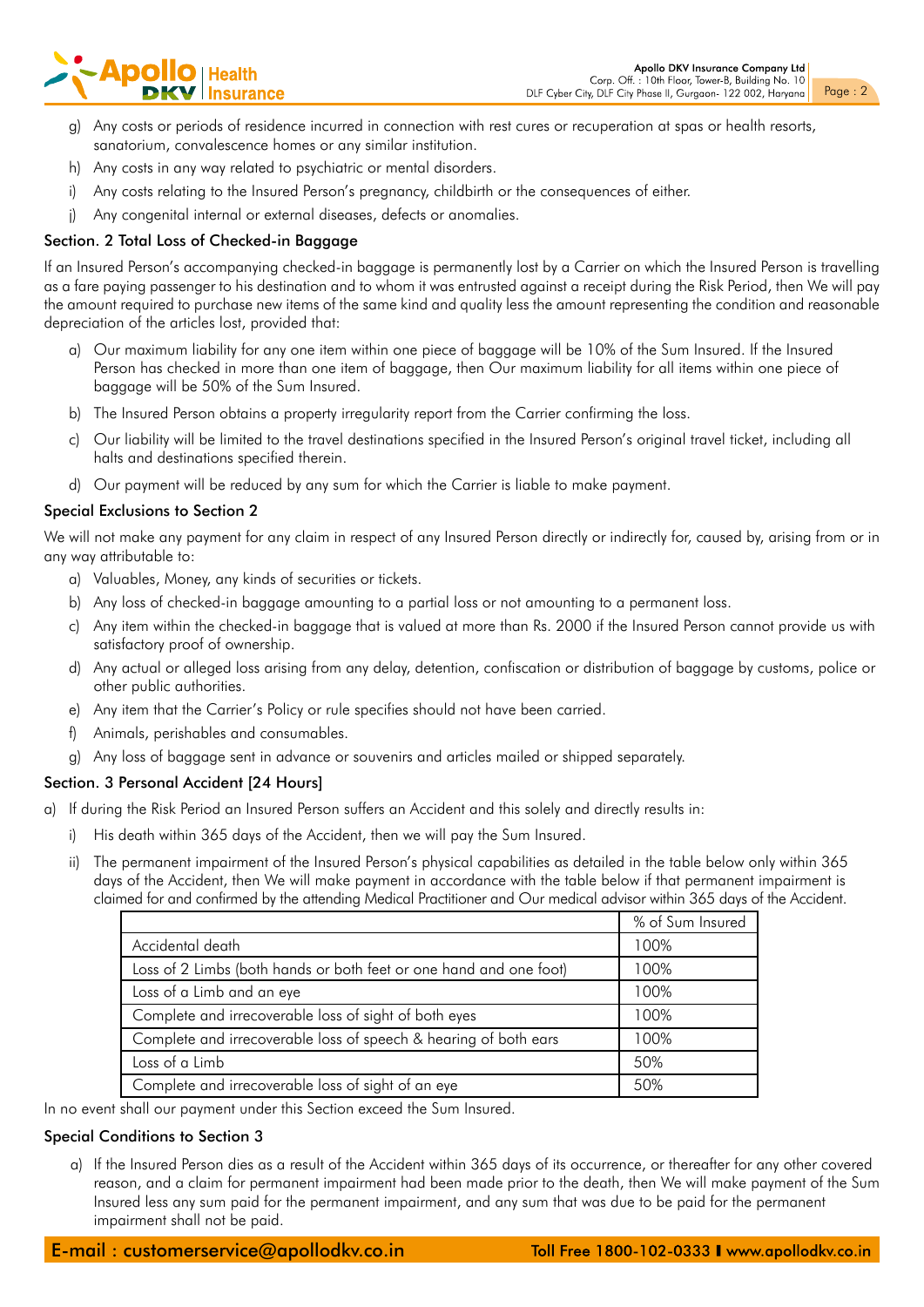- **Apollo** | Health
	- b) If the Insured Person is not found within 365 days of the disappearance, sinking or wrecking of the Carrier in which he was travelling as a fare paying passenger, the Insured Person will be presumed to have died as a result of the Accident.

#### Special Exclusions to Section 3

We will not make any payment for any claim in respect of any Insured Person directly or indirectly for, caused by, arising from or in any way attributable to any of the following unless expressly stated to the contrary in this Policy:

- a) Bacterial infections (except pyogenic infection which occurs through an Accidental cut or wound).
- b) Medical or surgical treatment except as necessary solely and directly as a result of an Accident.
- c) Hernia.

#### Section. 4 Trip Cancellation

If an Insured Person's outward journey as a fare paying passenger (as shown on his original travel booking and ticket) on a Carrier is unavoidably cancelled because of:

- a) The death of the Insured Person or the travelling Insured Person's Immediate Family Member or travelling companion, or
- b) The Hospitalisation of the Insured Person or the travelling Insured Person's parent, spouse or child due to a sudden Illness or injury where a Medical Practitioner has recommended that due to the severity of the medical condition it is necessary to cancel the trip.

Then we will reimburse up to the Trip Cancellation Sum Insured, for those travel and accommodation expenses that the Insured Person has paid and cannot recover or for which no value can be derived or he is liable to pay.

#### Special Exclusions to Section 4

We will not make any payment for any claim in respect of any Insured Person directly or indirectly for, caused by, arising from or in any way attributable to:

- a) Childbirth, pregnancy or related medical complications.
- b) Any charges that could have been avoided but were incurred because of any delay in cancelling travel or accommodation.
- c) Facts or matters of which the Insured Person was aware or should have been aware might result in the cancellation of the trip.
- d) The Hospitalisation of the Insured Person or the travelling Insured Person's parent, spouse or child for due to depression or anxiety, mental, nervous or emotional disorders, alcohol or drug abuse, addiction or overdose, elective, cosmetic, or plastic surgery
- e) Travel and accommodation expenses that the Insured Person has paid and cannot recover or for which no value can be derived or he is liable to pay if he paid or committed to such expenses when he knew or should have known of the possibility of cancellation.

#### Section. 5 Trip Curtailment

If an Insured Person's journey as a fare paying passenger (as shown on his original travel booking and ticket) on a Carrier is unavoidably curtailed during the Risk Period before completion and after it has commenced because of:

- a) The death of the Insured Person or the travelling Insured Person's Immediate Family Member or travelling companion, or
- b) The Hospitalisation of the Insured Person or the travelling Insured Person's parent, spouse or child for due to a sudden Illness or injury where a Medical Practitioner has recommended that due to the severity of the medical condition it is necessary to curtail the trip.

Then We will reimburse up to the Trip Curtailment Sum Insured, for those travel and accommodation expenses that the Insured Person has paid and cannot recover or for which no value can be derived or he is liable to pay.

#### Special Exclusions to Section 5

We will not make any payment for any claim in respect of any Insured Person directly or indirectly for, caused by, arising from or in any way attributable to:

- a) Childbirth, pregnancy or related medical complications.
- b) Any charges that could have been avoided but were incurred because of any delay in cancelling travel or accommodation.
- c) Facts or matters of which the Insured Person was aware or should have been aware might result in the curtailment of the trip.
- d) The Hospitalisation of the Insured Person or the travelling Insured Person's parent, spouse or child for due to depression or anxiety, mental, nervous or emotional disorders, alcohol or drug abuse, addiction or overdose, elective, cosmetic, or plastic surgery
- e) Travel and accommodation expenses that the Insured Person has paid and cannot recover or for which no value can be derived or he is liable to pay if he paid or committed to such expenses when he knew or should have known of the possibility of curtailment.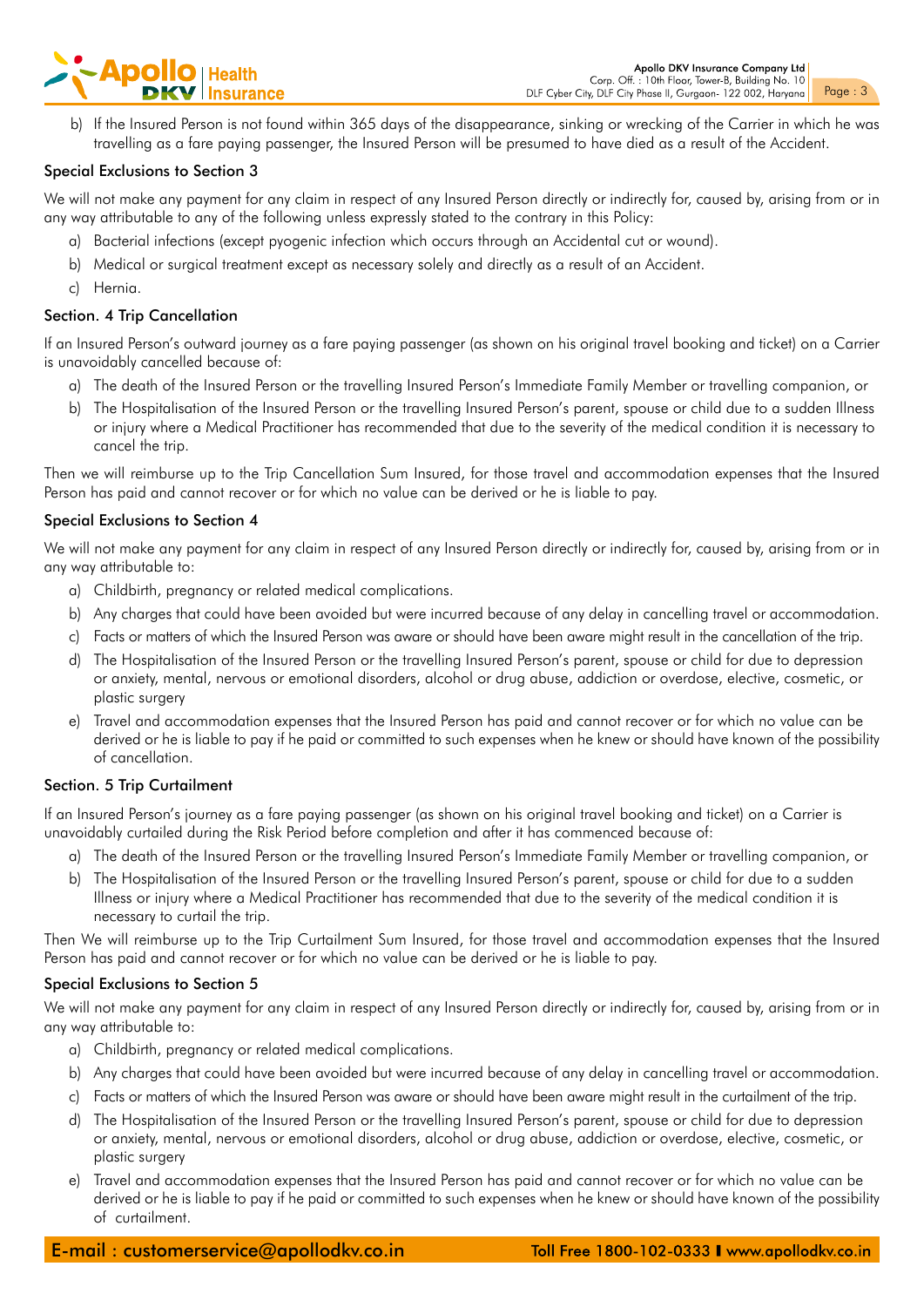

#### Section. 6 Emergency Travel

If We have accepted a claim under Section 1-1) and the Accident suffered by the Insured Person necessitates his Hospitalisation for more than 7 consecutive days, We will reimburse the actual cost of an economy return airfare for one Immediate Family Member to travel to the Insured Person's place of Hospitalisation subject to the Emergency Travel Sum Insured, provided that:

- a) The Immediate Family Member resides in India, and
- b) The Insured Person was travelling alone.

#### Section. 7 Emergency Hotel

If We have accepted a claim under Section 1-1) and the Accident suffered by the Insured Person necessitates his Hospitalisation for more than 7 consecutive days, We will reimburse the reasonable costs of accommodation (boarding and lodging), of the Immediate Family Member subject to the Emergency Hotel Sum Insured, provided that:

- a) The Immediate Family Member resides in India, and
- b) The Insured Person was travelling alone.

#### Section. 8 Flight Delay

If an Insured Person's journey on a Carrier as a fare paying passenger is delayed for a continuous and completed 6 hour period beyond its scheduled departure or scheduled arrival time during the Risk Period because of any of the reasons below, then We will reimburse up to the Flight Delay Sum Insured for those expenses incurred by the Insured Person for meals and accommodation provided that neither meals nor accommodation were offered by the Carrier or any other person without charge:

- a) Delay of the Carrier due to any severe weather conditions.
- b) Delay caused by strike or industrial action by the employees of the Carrier.
- c) Delay caused by any sudden or unforeseen breakdown of the Carrier's equipment.

#### Special Condition to Section 8

a) The Insured Person must provide us with written confirmation from the Carrier of the length and exact nature of the delay.

#### Special Exclusions to Section 8

We will not make any payment for any claim in respect of any Insured Person directly or indirectly for, caused by, arising from or in any way attributable to:

- a) Facts or matters of which the Insured Person was aware or should have been aware might result in a delay at the time the Insured Person booked his ticket.
- b) Any delay arising from the order or action of any government, civil authority or official government body.
- c) Voluntary suspension of services by the Carrier.

#### GENERAL EXCLUSIONS:

We will not make any payment for any claim in respect of any Insured Person directly or indirectly for, caused by, arising from or in any way attributable to any of the following unless expressly stated to the contrary in this Policy:

- a) War or any act of war, invasion, act of foreign enemy, war like operations (whether war be declared or not or caused during service in the armed forces of any country), civil war, public defence, rebellion, revolution, insurrection, military or usurped acts, nuclear weapons/materials, chemical or biological weapons, radiation of any kind.
- b) Any Insured Person's participation or involvement in naval, military or air force operation or professional or semi-professional sporting, racing, diving, aviation, scuba diving, parachuting, hang-gliding, rock or mountain climbing.
- c) Arising or resulting from the insured person(s) committing any breach of law with criminal intent, or intentional self injury, suicide or attempted suicide while sane or insane.
- d) The abuse or the consequences of the abuse of intoxicants or hallucinogenic substances such as drugs and alcohol, including smoking cessation programs and the treatment of nicotine addiction or any other substance abuse treatment or services, or supplies.
- e) The loss or destruction or damage to any property whatsoever or any loss or expenses whatsoever resulting or arising therefrom or any consequential loss directly or indirectly caused by or contributed to by or arising from:
	- i) Ionising radiation or contamination by radioactivity from any nuclear waste from combustion of nuclear fuel; or
	- ii) The radioactive, toxic, explosive or other hazardous properties of any explosion nuclear assembly or nuclear component, thereof
	- iii) Asbestosis or other related sickness or disease resulting from the existence, production, handling, processing, manufacture, and sale, distribution of asbestos or other products thereof.
- f) Obesity or morbid obesity or any weight control program, where obesity means a condition in which the Body Mass Index (BMI) is above 29 & morbid obesity means a condition where BMI is above 37.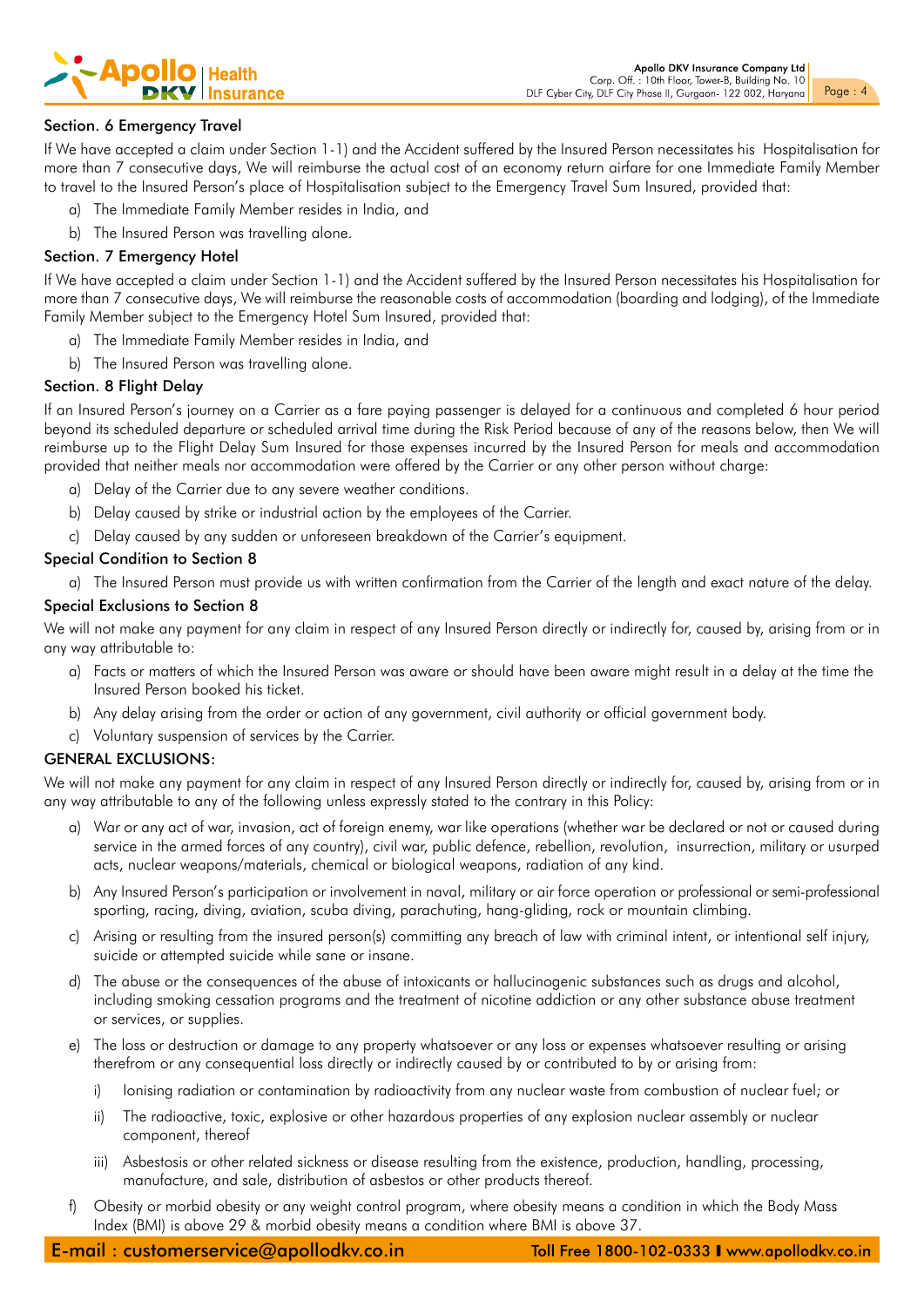# - **Apollo** | Health

- g) Pregnancy (including voluntary termination), miscarriage (except as a result of an Accident or Illness), maternity or birth (including caesarean section) except in the case of ectopic pregnancy.
- h) Any non allopathic treatment.
- i) Charges related to a Hospital stay not expressly mentioned as being covered, including but not limited to charges for admission, discharge, administration, registration, documentation and filing.
- j) Items of personal comfort and convenience including but not limited to television, telephone, foodstuffs, cosmetics, hygiene articles, body care products and bath additive, barber or beauty service, guest service as well as similar incidental services and supplies, and vitamins and tonics, unless vitamins and tonics are certified to be required by the attending Medical Practitioner as a direct consequence of an otherwise covered claim.
- k) Treatment rendered by a Medical Practitioner which is outside his discipline or the discipline for which he is licensed; referral-fees or out-station consultations; treatments rendered by a Medical Practitioner who shares the same residence as an Insured Person or who is a member of an Insured Person's family, however proven material costs are eligible for reimbursement in accordance with the applicable cover.
- l) The provision or fitting of hearing aids, spectacles or contact lenses including optometric therapy, any treatment and associated expenses for alopecia, baldness, wigs, or toupees, medical supplies including elastic stockings, and similar products unless it is used for and during the hospital stay.
- m) Non-prescription drugs or treatments.
- n) If the Insured Person is travelling against the advice of a Medical Practitioner, or is receiving or on a waiting list for specified medical treatment, or is traveling for the purpose of obtaining medical treatment, or has received a terminal prognosis for a medical condition.
- o) Venereal disease, sexually transmitted disease or illness; "AIDS" (Acquired Immune Deficiency Syndrome) and/or infection with HIV (Human immunodeficiency virus) including but not limited to conditions related to or arising out of HIV/AIDS such as ARC (AIDS related complex), Lymphomas in brain, Kaposi's sarcoma, tuberculosis.
- p) Any act of Terrorism which means an act, including but not limited to the use of force or violence and/or the threat thereof, by any person or group of persons, whether acting alone or on behalf of or in connection with any organisation or government, committed for political, religious, ideological, or ethnic purposes or other reasons including the intention to influence any government and/or to put the public, or any section of the public, in fear.
- q) Experimental, investigational or unproven treatment devices and pharmacological regimens, or measures primarily for diagnostic, X-ray or laboratory examinations or other diagnostic studies which are not consistent with or incidental to the diagnosis and treatment of the positive existence or presence of any Illness for which confinement is required at a Hospital.
- r) Any Pre-existing Condition declared or not declared or any complication arising from it.
- s) Any person who has obtained cover and is under Age 180 days or above Age 70 years.

#### GENERAL CONDITIONS

#### a) Conditions Precedent

The fulfilment of the terms and conditions of this Policy (including the payment of premium by the due dates mentioned in the Schedule) insofar as they relate to anything to be done or complied with by You or any Insured Person shall be conditions precedent to Our liability.

#### b) Insured Person

Only those persons to whom a Certificate of Insurance has been issued shall be covered under this master Policy. Any person may be accepted as an Insured Person during the Policy Period only after his application has been accepted by Us, additional premium has been paid and We have issued a Certificate of Insurance to such person.

#### c) Notification of Claim

- 1) If any treatment, consultation or procedure for which a claim may be made is required in an emergency, then We or Our Assistance Company must be informed within 7 days of the beginning of such treatment, consultation or procedure.
- 2) In all other cases, We or Our Assistance Company must be informed of any event or occurrence that may give rise to a claim under this Policy within 7 days of the occurrence of the event giving rise to the claim.

#### d) Supporting Documentation & Examination

- 1) The Insured Person shall provide Us with any documentation and information We or Our Assistance Company may request to establish the circumstances of the claim, its quantum or Our liability for it within 30 days of the earlier of Our request or the Insured Person's discharge from Hospitalisation or completion of treatment or the completion of the event or occurrence giving rise to a claim. Such documentation will include but is not limited to the following in English:
	- i. Our claim form duly completed and signed for on behalf of the Insured Person.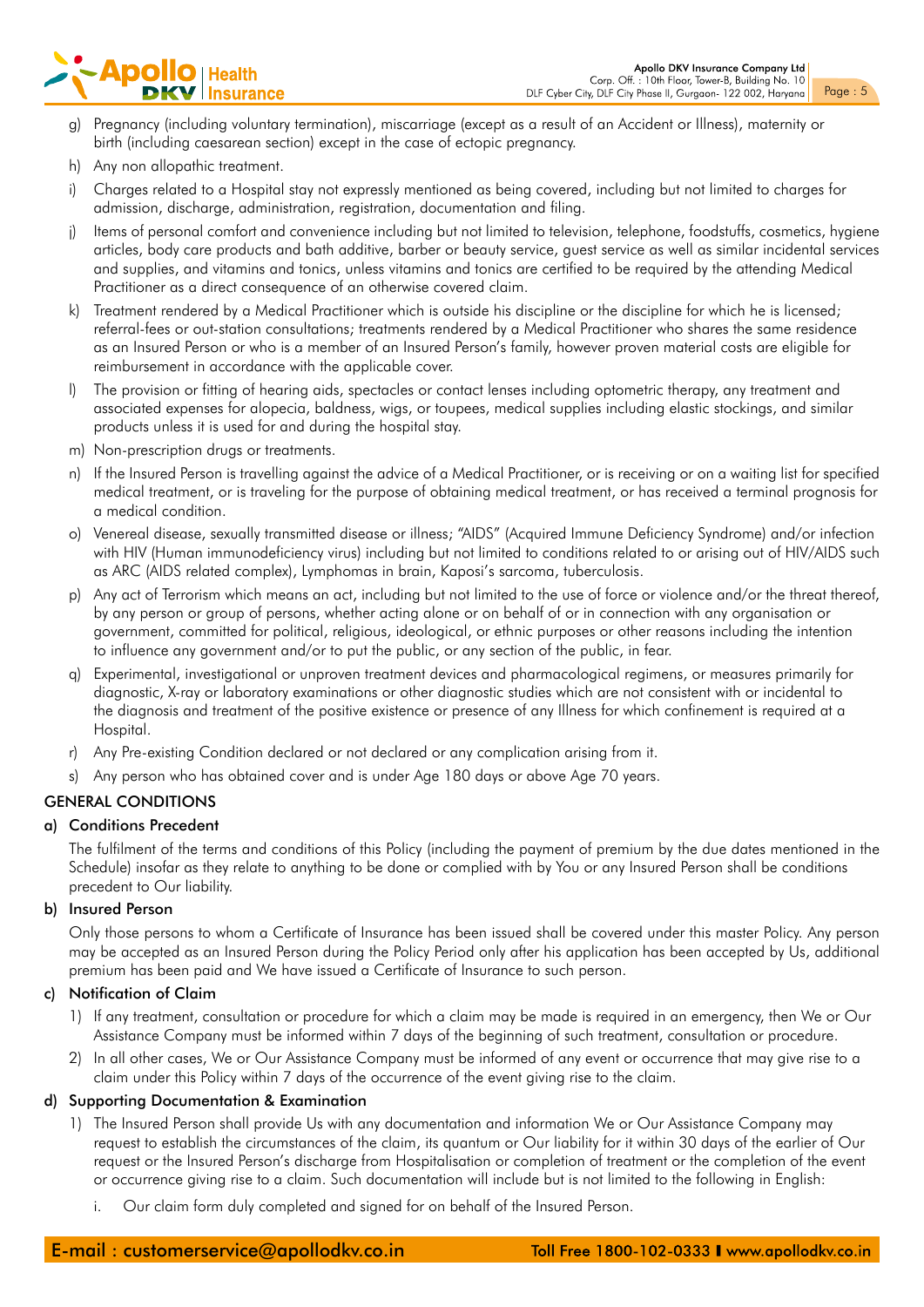# **Apoll**

- ii. Original Bills (including but not limited to pharmacy purchase bill, consultation bill, and diagnostic bill) and any attachments thereto like receipts or prescriptions in support of any amount claimed which will then become our property.
- iii. All reports, including but not limited to all medical reports, case histories, investigation reports, treatment papers, discharge summaries.
- iv. A precise diagnosis of the treatment for which a claim is made.
- v. A detailed list of the individual medical services and treatments provided and a unit price for each.
- vi. Prescriptions that name the Insured Person and in the case of drugs: the drugs prescribed, their price and a receipt for payment. Prescriptions must be submitted with the corresponding Medical Practitioner's invoice.
- 2) The Insured Person additionally hereby consents to:
	- i. The disclosure to Us of documentation and information that may be held by medical professionals and other insurers.
	- ii. Being examined by any Medical Practitioner We authorise for this purpose when and so often as We may reasonably require. We will bear the reasonable costs towards performing such medical examination (at the specified location) of the Insured Person.

#### e) Claims Payment

- 1) We shall be under no obligation to make any payment under this Policy unless We have been provided with the documentation and information We or Our Assistance Company has requested to establish the circumstances of the claim, its quantum, Our liability for it, the Insured Person's usual place of residence, and unless the Insured Person has complied with his obligations under this Policy.
- 2) All payments made shall be subject to an applicable Deductible (if any) for such payment for each and every claim made, and to the Accumulation Limit.
- 3) We will only make payment to an Insured Person who will be deemed to be authorised by You to receive the concerned payment. If the Insured Person has died, We will only make payment to:
	- i. The Nominee (as named in the Certificate of Insurance), or
	- ii. The Insured Person's, legal heirs if no nominee has been appointed, or if the nominee has died.
- 4) All payments under this Policy will be in Indian Rupees only.
- 5) We are not obliged to make payment for any claim or that part of any claim that could have been avoided or reduced if the Insured Person had taken reasonable care or could reasonably have minimised the costs incurred, or that is brought about or contributed to by the Insured Person failing to follow the directions, advice or guidance provided by Us or by Our Assistance Company or by a Medical Practitioner.
- 6) We will not pay any interest on any benefit we are liable to pay.

#### f) Fraud

If any claim is in any manner dishonest or fraudulent, or is supported by any dishonest or fraudulent means or devices, whether by you or any Insured Person or anyone acting on behalf of you or an Insured Person, then this Policy shall be void and all benefits paid under it shall be forfeited.

#### g) Other Insurance

If at the time when any claim arises under this Policy, there is in existence any other Policy effected by any Insured Person or on behalf of any Insured Person which covers any claim in whole or in part made under this Policy (or which would cover any claim made under this Policy if this Policy did not exist) then We shall not be liable to pay or contribute more than Our rateable proportion of the claim.

If the other insurance which also covers, or would cover, a claim made by the Insured Person includes a Policy/Certificate of Insurance issued by Us, then Our total liability shall not exceed the amount that would have been payable under the Policy/Certificate of Insurance which pays the highest monetary benefit for the claim made, and further Our liability shall be restricted to Our rateable proportion if there is a Policy issued by another Insurer.

#### h) Subrogation

You and/or any Insured Persons shall at Your own expense do or concur in doing or permit to be done all such acts and things that may be necessary or reasonably required by Us for the purpose of enforcing and/or securing any civil or criminal rights and remedies or obtaining relief or indemnity from any other party to which We are or would become entitled upon Us making reimbursement under this Policy, whether such acts or things shall be or become necessary or required before or after Our payment. Neither You nor any Insured Person shall prejudice these subrogation rights in any manner and shall at your own expense provide Us with whatever assistance or cooperation is required to enforce such rights. Any recovery We make pursuant to this clause shall first be applied to the amounts paid or payable by Us under this Policy and Our costs and expenses of effecting a recovery, where-after we shall pay any balance remaining to you.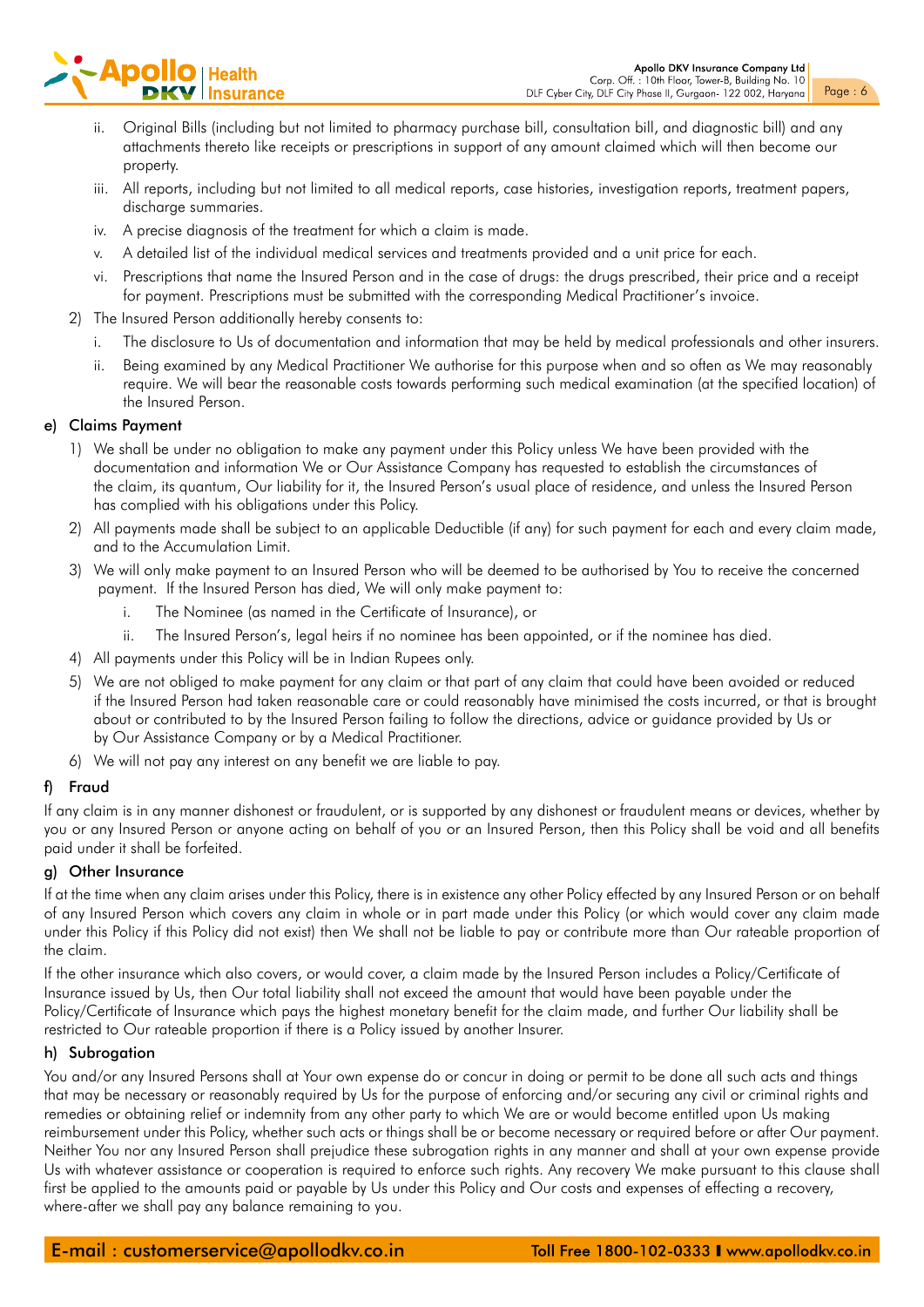

#### i) Alterations to the Policy

This master Policy constitutes the complete contract of insurance. This master Policy cannot be changed or varied by anyone (including an insurance agent or broker) except Us, and any change We make will be evidenced by a written endorsement signed and stamped by Us.

#### j) Notices

Any notice, direction or instruction under this Policy shall be in writing and if it is to:

- 1) Any Insured Person, then it shall be sent to You at Your address specified in the Schedule and You shall act for all Insured Persons for these purposes.
- 2) Us, it shall be delivered to Our address specified in the Schedule. No insurance agents, brokers or other person or entity is authorised to receive any notice, direction or instruction on Our behalf unless we have expressly stated to the contrary in writing.

#### k) Dispute Resolution Clause

Any and all disputes or differences under or in relation to this Policy shall be determined by the Indian Courts and subject to Indian law.

#### l) Geography

This Policy applies to incidents anywhere within India only, and it is expressly agreed that an Insured Person's usual place of residence for the purposes of this Policy and the benefits payable under it will be and remain within India.

#### m) Termination

1) You (MakeMyTrip) may terminate this master Policy at any time by giving us written notice, and the master Policy shall terminate when such written notice is received by Us. If no claim has been made under the master Policy then We will refund premium in accordance with the table below:

| Length of time master Policy in force | <b>Refund of premium</b> |  |
|---------------------------------------|--------------------------|--|
| Up to 1 month                         | 75%                      |  |
| Up to 3 months                        | 50%                      |  |
| Up to 6 months                        | 25%                      |  |
| Exceeding 6 months                    | $0\%$                    |  |

- 2) We may terminate this master Policy without assigning any reason upon 30 days notice by sending an endorsement to your address shown in the Schedule, and We shall refund a rateable proportion of the premium as long as no claim has been made under the master Policy.
- 3) If the master Policy is cancelled, then each Certificate of Insurance which is already in force under the master Policy will continue in force until the end of the Risk Period.
- 4) The amount paid for any Certificate of Insurance will be non-refundable.

#### n) Renewal

- 1) This master Policy will terminate no later than the expiry date of the Policy Period unless We have agreed in writing to an extension of the Policy Period and Our conditions for agreeing to the extension, including as to the payment of additional premium, have been met.
- 2) We are under no obligation to give notice that the master Policy is due for renewal, or to renew it or to renew it on the same terms whether as to premium or otherwise. We shall be entitled to call for and receive any information or documentation before agreeing to renew the master Policy, and in renewing We are not bound to renew for all Insured Persons.
- 3) The Certificate of Insurance will terminate no later than the expiry date mentioned therein or the end of the Risk Period (whichever is earlier). No renewal or extension of the Certificate of Insurance will be permitted. After the commencement of the Risk Period, the amount paid for the Certificate of Insurance will be non-refundable.

#### **DEFINITIONS**

The terms defined below have the meanings ascribed to them wherever they appear in this Policy and, where appropriate, references to the singular include references to the plural; references to the male include the female and references to any statutory enactment include subsequent changes to the same.

- a) Accident or Accidental means a sudden, unforeseen and unexpected event caused by external, violent and visible means (but does not include any Illness) which results in physical bodily injury during the Risk Period.
- b) Accumulation Limit means the amount stated in the Schedule which represents Our maximum liability for all claims under any and all benefits from all Insured Persons arising from the same Accident, event or occurrence or series of related Accidents, events or occurrences, and if at any time the total value of unpaid claims would, if paid, result in the Accumulation Limit being exceeded (even if the Sum Insured is not) the individual benefits attributable to those outstanding claims shall be reduced pro rata as necessary to ensure that the Accumulation Limit is not exceeded.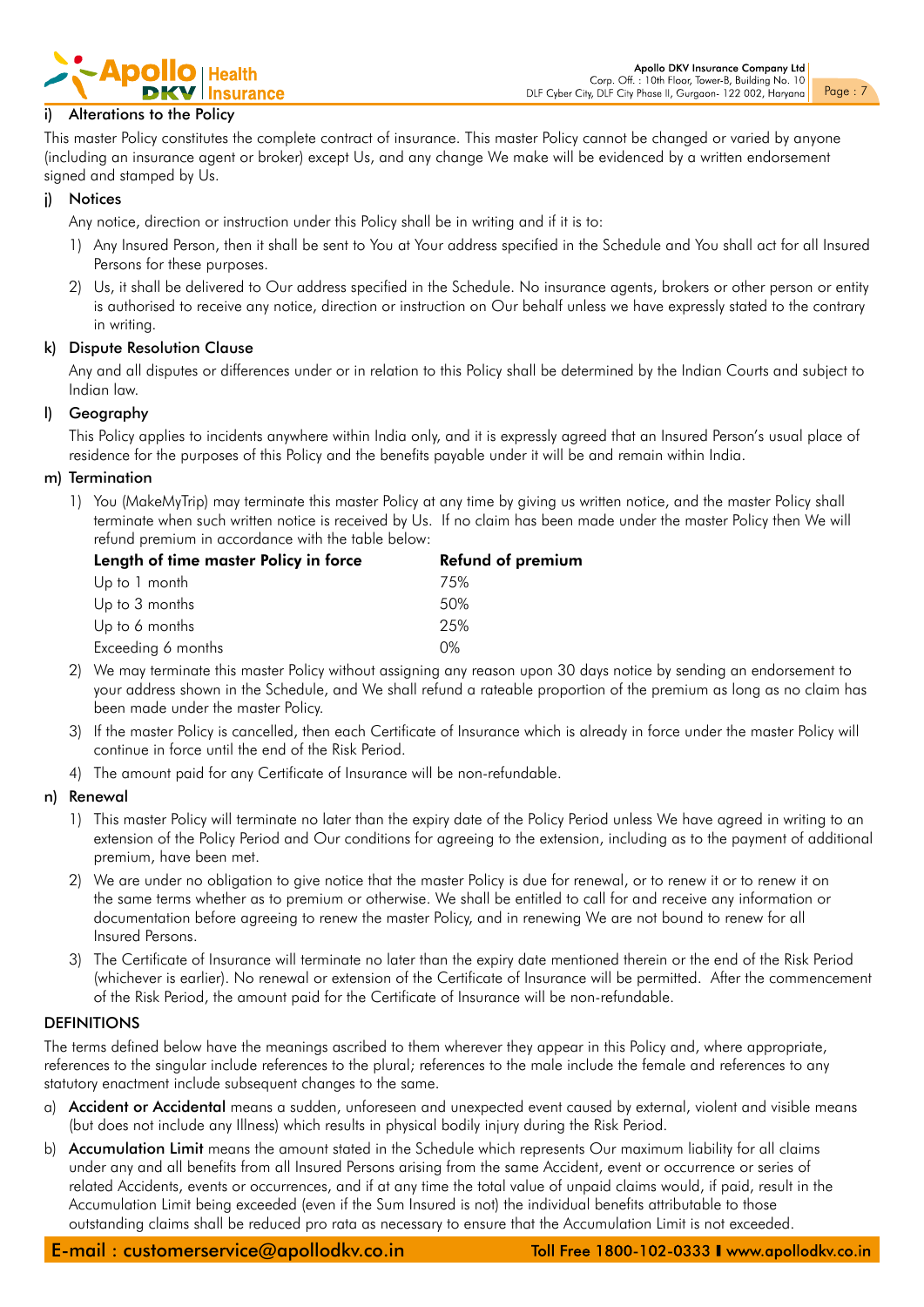## - **Apollo** | Health

- c) Age or Aged means completed years as at the commencement date.
- d) Carrier means a civilian air carrier :
	- 1) which is operating under a valid licence issued by the appropriate Indian governmental authority for the transportation of passengers within India by air for a fee, and
	- 2) Which maintains and publishes tariffs for regular passenger air services which it operates between named cities at regular and specified times.
- e) Certificate of Insurance means the certificate we issue to an Insured Person. The Certificate of Insurance can only be issued prior to the commencement of the Risk Period.
- f) Deductible means, in respect of each and every claim, the amount stated in the Schedule which will first be paid by each Insured Person or apply for the period of time stated in the Schedule.
- g) Medical Practitioner means a person who holds a qualification in medicine from a recognised institution and is registered and licensed by a state council, governed by the Medical Council of India, in which he operates and is practicing within the scope of such license and will include (but is not limited to) physicians, specialists and surgeons who satisfy the aforementioned criteria.
- h) Hospitalisation or Hospitalised means the Insured Person's admission into a Hospital for medically necessary treatment as an inpatient for a continuous period of at least 24 hours following an Accident occurring during the Risk Period.
- i) Hospital means any institution in India (including nursing homes) established for medical treatment which:

#### Either:

has been registered and licensed as a hospital with the appropriate local or other authorities competent to register hospitals in the relevant area and is under the constant supervision of a Medical Practitioner and is not, except incidentally, a clinic, rest home, or convalescent home for the addicted, detoxification centre, sanatorium, home for the aged, mentally disturbed, remodelling clinic or similar institution.

Or:

- (i) is under the constant supervision of a Medical Practitioner, and
- (ii) has fully qualified nursing staff (that hold a certificate issued by a recognised nursing council) under its employment in constant attendance , and
- (iii) maintains daily records of each of its patients, and
- (iv) has at least 10 inpatient beds, and
- (v) has a fully equipped and functioning operation theatre.
- j) Illness means a sickness (a condition or an ailment affecting the general soundness and health of the Insured Person's body) or a disease (an affliction of the bodily organs having a defined and recognized pattern of symptoms) or pathological condition leading to the impairment of normal physiological function which first manifests itself and requires medical treatment during the Risk Period. For the avoidance of doubt, Illness does not mean and this Policy does not cover any mental illness or sickness or mental disease (including but not limited to a psychiatric condition, disorganisation of personality or mind, or emotions or behaviour) even if caused by or aggravated by or related to an Accident or Illness. In relation to Section Trip Cancellation, however, it is agreed that the first manifestation requiring Hospitalisation must occur after the Certificate of Insurance is issued.
- k) Immediate Family Member means the Insured Person's legal spouse, parent, parent-in-law, child.
- I) Insured Person means the persons to whom a Certificate of Insurance has been issued.
- m) Medical Expenses means those reasonable and customary medical expenses that an Insured Person has necessarily and actually incurred for medical treatment during the Risk Period or Policy Period and on the advice of a Medical Practitioner following an Accident during the Risk Period, as long as these are no more than would have been payable if the Insured Person had not been insured and no more than other hospitals or Medical Practitioners in the same locality would have charged for the same medical treatment.
- n) Money means cash, bank drafts, current coins, bank and currency notes, treasury notes, cheques, traveller's cheques, postal orders and current postage stamps (which are not part of a collection).
- o) Outpatient Treatment means consultation, diagnosis or medical treatment taken by any Insured Person at an outpatient department of a Hospital, clinic or associated facility, provided that he is not hospitalised.
- p) Policy means your statements in the proposal form, Certificate of Insurance, this Policy wording (including endorsements, if any) and the Schedule.
- q) Policy Period means the period between the commencement date and the expiry date specified in the Schedule.
- r) Pre-existing Condition means any condition, ailment or injury or related condition(s) for which Insured Person had signs or symptoms, and / or were diagnosed, and / or received medical advice/ treatment, within 36 months prior to the commencement of the Insured Person first being covered under this Policy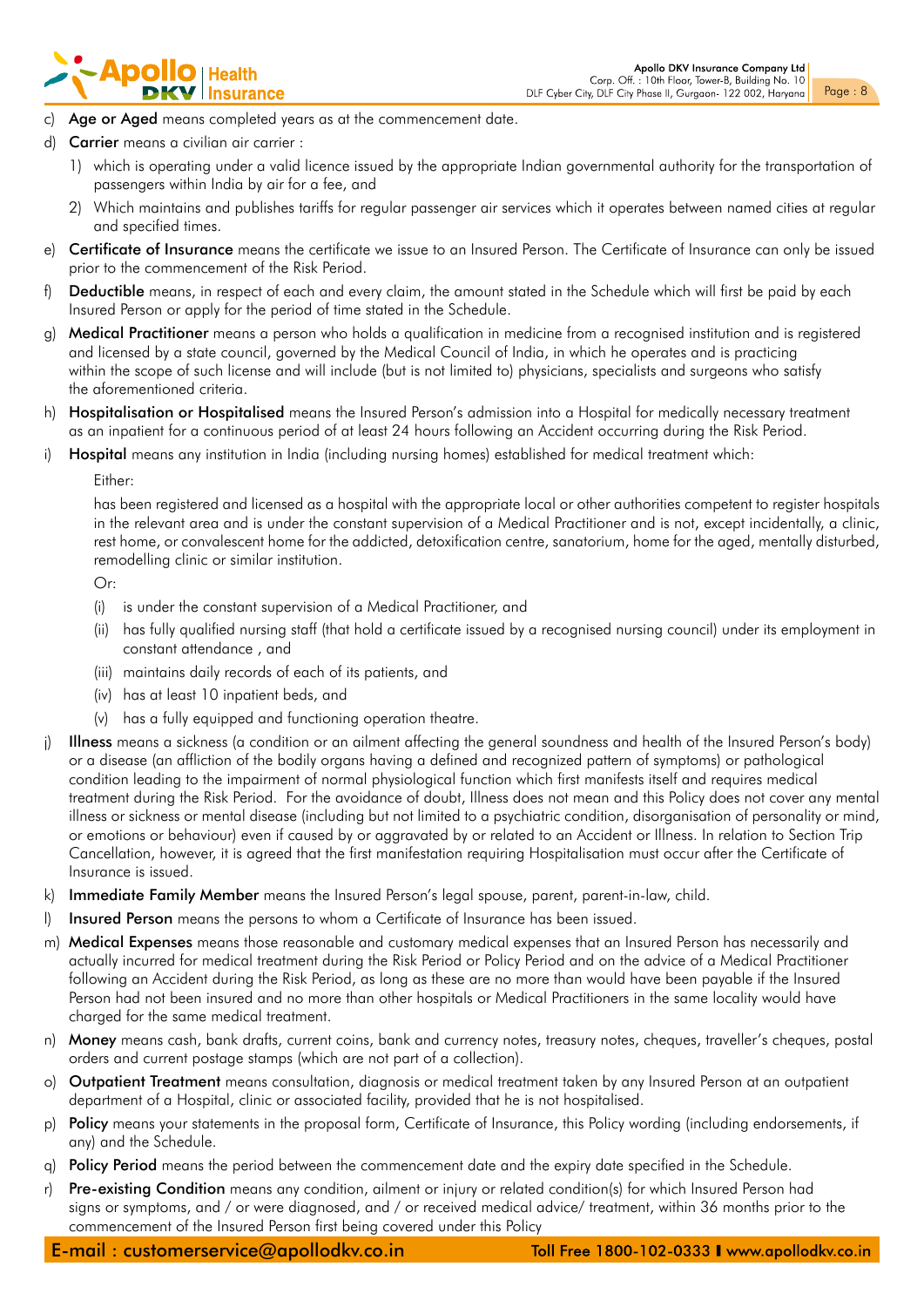# Apol

- **Risk Period** means only the period between:
	- 1) The scheduled time of departure of the Carrier on which the Insured Person is booked to travel as a fare paying passenger, and
	- 2) The earlier of:
		- a. The time when the Insured Person returns to his usual place of residence as shown in the Certificate of Insurance, and
		- b. The expiry date specified in the Certificate of Insurance.
- The Risk Period will be evidenced only by the Certificate of Insurance issued by Us during the Policy Period.
- t) Schedule means the schedule attached to and forming part of this master Policy, and if more than one then latest in time.
- u) Scheduled Railway Carrier means a civilian railway carrier
	- 1) Which is operated between named cities under a valid licence issued by the appropriate Indian governmental authority for the transportation of passengers within India by railroad for a fee, and
	- 2) Which maintains and publishes regular tariffs for regular passenger rail services which it operates between named cities at regular and specified times.
- v) Sum Insured means, in respect of each Section, the sum shown in the Schedule against that Section and such sum represents our maximum liability for each Insured Person for any and all claims made during the Policy Period under that Section.
- w) Surgical Procedure means an operative procedure for the correction of deformities and defects, repair of injuries, cure of diseases, relief of suffering and prolongation of life.
- x) Assistance Company means the service provider that We appoint from time to time as specified in the Schedule.
- y) Valuables means photographic, audio, video, computer (including personal data assistants or handheld computers), telecommunications, electronic and electrical equipment, cellular phones, data recorded on tapes, cards, discs or otherwise, business goods or samples, securities such as credit cards, debit cards, membership cards, tickets or documents, musical instruments, telescopes, binoculars, spectacles, contact or corneal lenses, artificial teeth, bridges or prosthetic limbs, hearing aids, sunglasses, snow skis, motor vehicles (including accessories), motorcycles, boats, motors, any conveyance (except bicycles while checked as baggage with a Carrier), household effects, antiques, watches, art, jewellery, furs and any articles made of precious stones and metals.
- z) We/Our/Us means the Apollo DKV Insurance Company Limited.
- aa) You/Your or Policyholder means the person (MakeMyTrip) named in the Schedule who has concluded this Policy with Us.

| <b>Benefits</b>                              | Sum Insured | Deductible |
|----------------------------------------------|-------------|------------|
| Benefit 1.1 Accident: Medical Treatment      | Rs. 100,000 | Nil        |
| Benefit 1.2 Accident: Medical Evacuation     | Rs. 100,000 | Nil        |
| Benefit 1.3 Transportation of Mortal Remains | Rs. 100,000 | Nil        |
| Benefit 2 Total Loss of Checked-in Baggage   | Rs. 7,500   | Nil        |
| Benefit 3 Personal Accident [24 Hours]       | Rs. 500,000 | Nil        |
| <b>Benefit 4 Trip Cancellation</b>           | Rs. 15,000  | Nil        |
| Benefit 5 Trip Curtailment                   | Rs. 15,000  | Nil        |
| Benefit 6 Emergency Travel                   | Rs. 10,000  | Nil        |
| Benefit 7 Emergency Hotel                    | Rs. 10,000  | Nil        |
| Benefit 8 Flight Delay                       | Rs. 1,000   | Nil        |
|                                              |             |            |

#### Schedule of Benefits